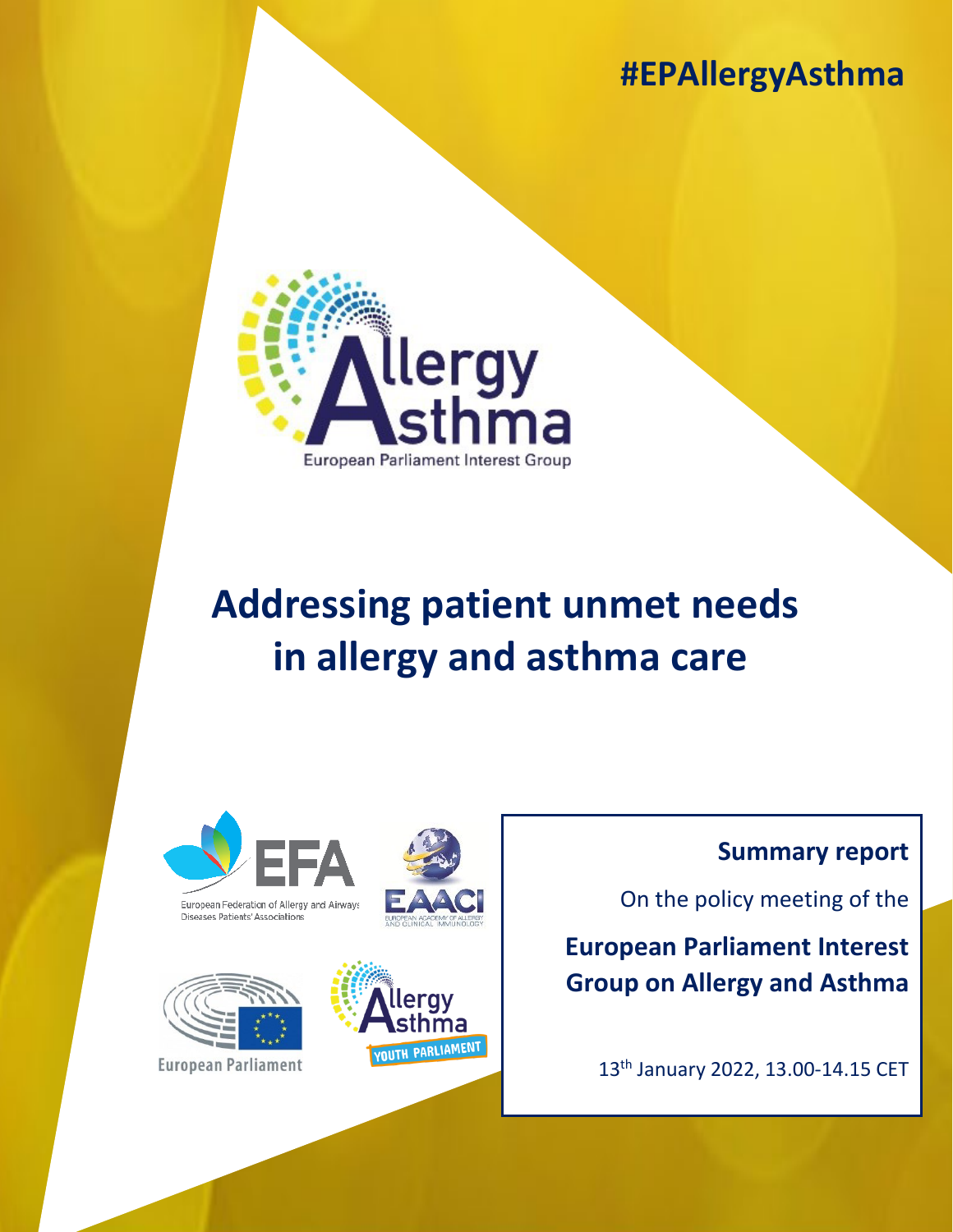On 13 January, the European Parliament Interest Group on Allergy & Asthma held its annual policy event **"***Addressing patient unmet needs in allergy and asthma care***"**, co-hosted by two of the Group's Vice-Chairs, MEPs Juozas Olekas (Socialists & Democrats – Lithuania) and Tilly Metz (The Greens/EFA – Luxembourg). The event took place in a fully virtual format.

#### **Introduction**

In view of the new Pharmaceutical Strategy for Europe and the revision of the relevant legal framework, the event served to bring to light the unmet needs that patients with allergy and asthma face today to foster a patient-centred EU pharmaceutical policy. Speakers and the audience focused on key challenges linked with patient unmet needs in allergy and asthma care, such as access to medicines, patient involvement in pharmaceutical strategies and research, improved treatment methodologies, and the opportunities offered by digital health.



*MEP Tilly Metz, The Greens/EFA*

In her opening remarks, **MEP Tilly Metz**  acknowledged the burden that allergy and asthma incurs to health, but to the social, economic, and emotional dimensions of patients and society.

Unfortunately, these challenges are linked to persistent unmet needs, including high levels of asthma mis- and underdiagnosis, lack of access to high-quality treatment, innovative development of solutions for low-prevalent

allergies and paediatric asthma, and limited patient access to medical trials. MEP Metz remarked that these challenges have been even more pressing in the context of the COVID-19 pandemic. A point that has not been missed by policymakers who have finally placed health centre stage in EU discussions.

Many legislative initiatives are currently on the table with the new Pharmaceutical Strategy for Europe, the revision of legislation on medicines for children and rare diseases, and the proposal on a European Health Data Space. She believes that as policymakers working on health, it is imperative to listen to patients and build collaboration between patients and other stakeholders.

#### **Patient unmet needs in times of change**



*Carla Jones, EFA President*

In the introduction of the event **Carla Jones**, President of the Board at European Federation of Allergy and Airways Diseases Patients' Associations (EFA) and **Freja Anckers** of the European Allergy and Asthma Youth Parliament spoke up from the patient perspective on patient unmet needs in Allergy and Asthma.

**Carla Jones** highlighted the importance of the European Health Union ambition, and the revisions of the pharmaceutical legislation arising from it, as a unique opportunity to change the lives of patients and their carers in the coming decades.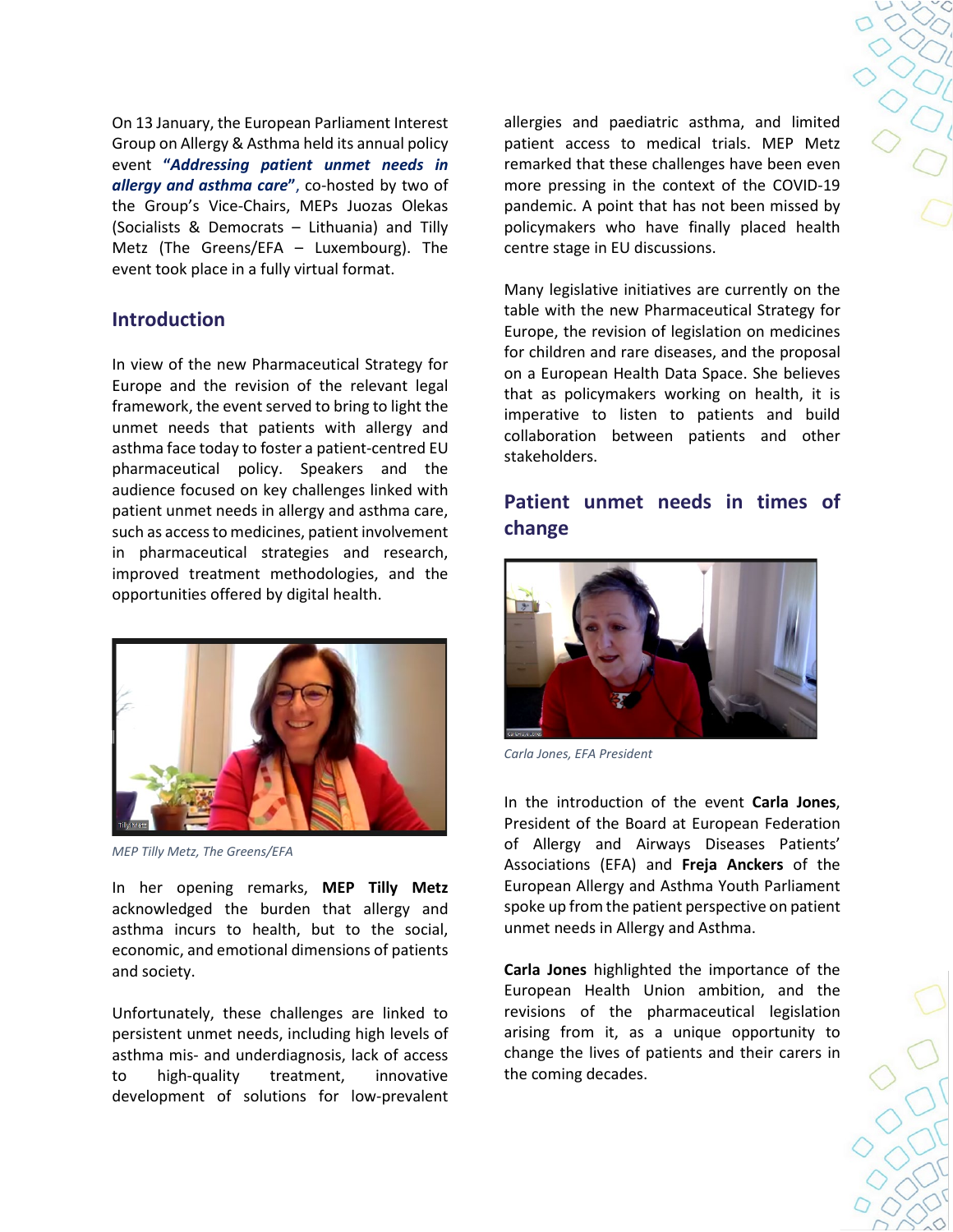$250$ 

Ms Jones described the key unmet needs that patient communities have to face today:

- unequal access to medicines, old and new, and across Europe, which is due to many factors such as differing national regulations, pricing, shortages, or reimbursement systems. Yet the main victims are patients, many of whom are prevented from getting the treatment they need;
- persistent low patient adherence to medicines, mainly due to lack of support in disease management. An alarming fact illustrating this point is that 1 in 4 asthma patients have to visit the emergency room on average once a year.
- limited interest towards allergy needs, reflected by the under-prioritisation of allergy in public policies, plans and budgets.

In this light, Carla stressed that the opportunity presented by the European Pharmaceutical Strategy should not be wasted in addressing these gaps and looking beyond the medicines to work at improving patient quality of life.



*Freja Anckers, EFA Allergy and Asthma Youth Parliament*

**Freja Ankers** spoke on behalf of the EFA Allergy & Asthma Youth Parliament. She noted that young patients living with asthma and allergies need different resources and capacities than adults to cope with their diseases. She expressed the need for young patients to be considered as a category rather than a subcategory, to better understand the needs of a young patient in dosages, care pathways but also how their

treatment fits in their lives to improve quality of life and treatment adherence.

Finally, Ms Ankers also welcomed research initiatives, as young patients should not be forgotten in medical research to create personalised treatment approaches and to help push forward the opportunities provided by digital healthcare.

**Panel discussion: Championing EU policy solutions to address unmet needs in allergy and asthma care**



**Isabel Proaño**, Director of Policy and Communications at EFA, moderated the panel discussion on championing EU policy solutions to address unmet needs including those put forward in the introduction. She took the panellists through various questions to explore the subject fully.

**Prof. Jürgen Schwarze**, Secretary General at the European Academy of Allergy and Clinical Immunology (EAACI) and paediatrician expert on immune mechanisms, gave his perspective on patient unmet needs and potential solutions. For one, Prof. Schwarze referred to the need for easy access to appropriate, safe, and effective medicines and management options. This would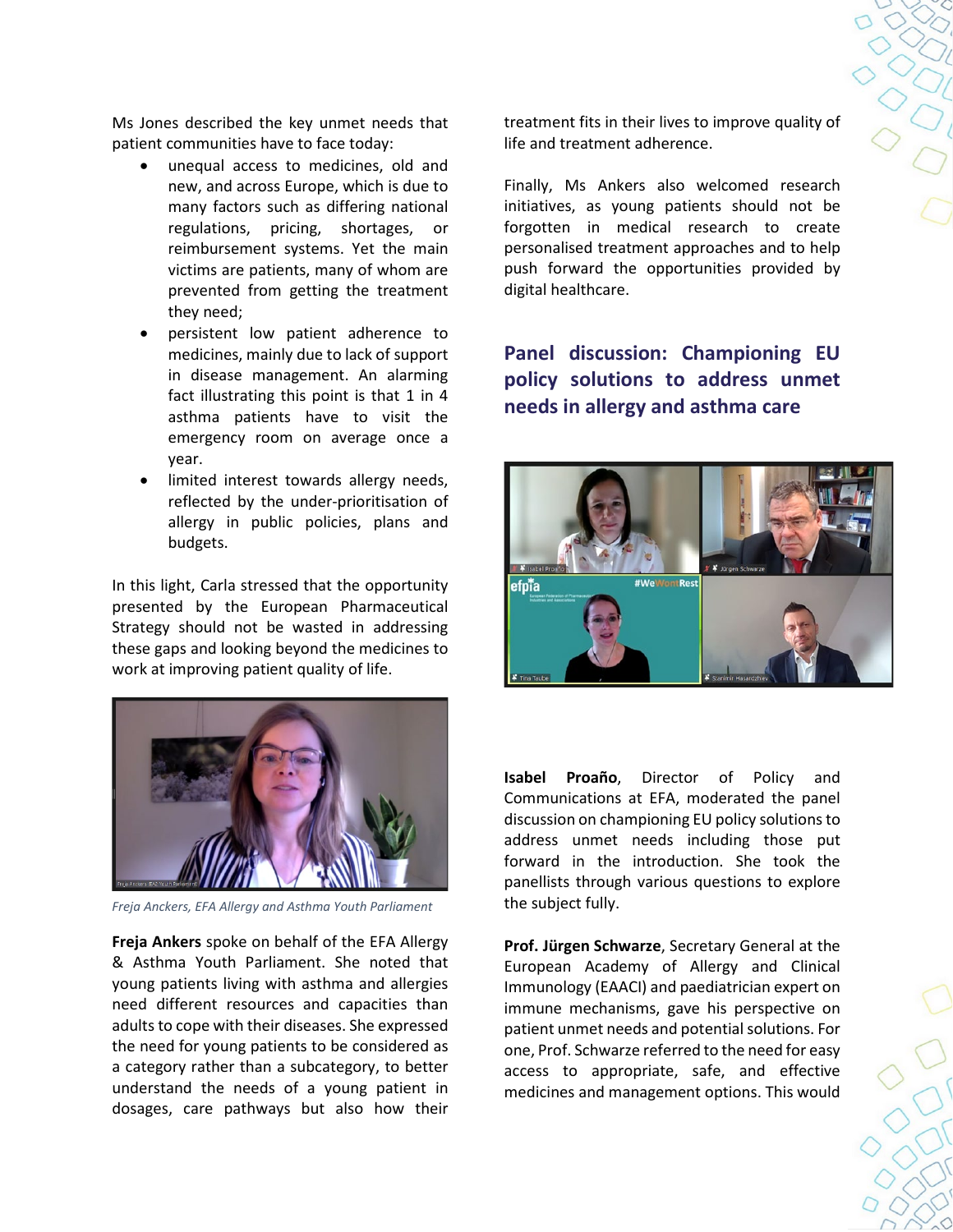be possible through better alignment of reimbursement policies across Europe, universal access to non-specialist treatment, the use of precision medicine, and higher digitalisation to aid with adherence and improved diagnosis.

Another key unmet need is to ensure better prevention for allergy and asthma and long-term treatment, for which innovation and research need to be supported using Real-World Data for holistic treatments, and the development of stronger disease-modifying treatments.

Speaking from the industry perspective, **Tina Taube**, Director Market Access & Orphan Drug Policy Lead at the European Federation of Pharmaceutical Industries and Associations (EFPIA), discussed how patient unmet medical needs influence company decisions and the challenges faced. She explained that for the pharmaceutical industry patient unmet needs are a strong and constant factor in investment decisions, beyond scientific factors, commercial factors, and policy frameworks. In a preclinical stage, Ms Taube explained that the most important consideration are clinical and scientific factors. In the case of allergy and asthma this means bringing in patients and physicians early on to seek an understanding of the disease but also better know their needs and preferences.

She gave the example of severe asthma for which the main challenges stem from poorly understood physiology and the need for further research. Moreover, beyond the pre-clinical stage, patient involvement is crucial also to reimbursement decisions. While there is always room for improvement, Ms Taube stated that the pharmaceutical industry is working on tools and instruments on how to best engage with patients along the value chain.

**Dr Stanimir Hasardzhiev**, Secretary-General of Patient Access Partnership (PACT), representing the patient voice expressed the importance of defining patient unmet needs in a way that goes beyond mere treatment needs, but rather looks

at patient as a human being within their lifestyles, homes, families, and daily activities. Patient needs are much broader, and with this broader understanding he expressed that we will be able to encourage data collection from all aspects of a patient's life. A key example is adherence to medicines, which can be improved through proper information and tools.

Dr Hasardzhiev urged for a holistic approach not focusing solely on the disease, but based on people being able to lead healthy lives and detect diseases from early on. The COVID-19 crisis revealed huge disparities among wealthier and poorer countries in accessing medicines. No matter where they live in Europe, patients need timely diagnosis, equal access to high-quality treatments, as well as care services as a whole. Finally, Dr Hasardzhiev insisted that patients appreciate the opportunities offered by digital health and are willing to share their data, as long as this has tangible outcomes for their health.



*From left to right: Isabel Proaño (EFA) | Prof. Jürgen Schwarze (EAACI) | Tina Taube (EFPIA) | Dr Stanimir Hasardzhiev (PACT) | MEP Tilly Metz (The Greens-EFA) | MEP Juozas Olekas (S&D)*

In the ensuing Q&A session, the discussion pivoted around improving the situation for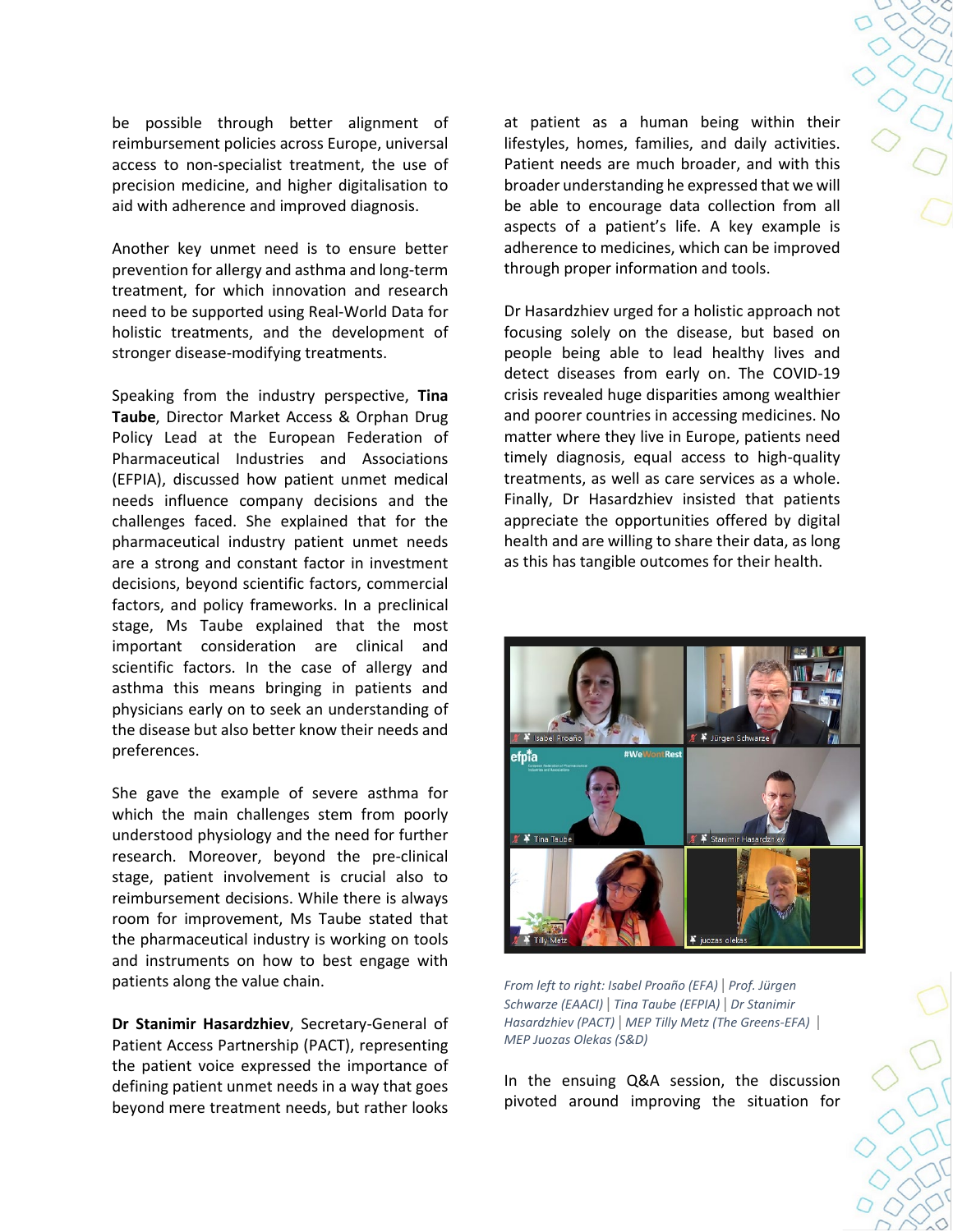**POOL** 

patients. **MEP Juozas Olekas** started off by expressing the need to address allergy and asthma at a European level for better innovation, and to push for holistic treatments to which **MEP Tilly Metz** added the need to rethink healthcare to push for more personalised and targeted medicines.

Further ideas were brought forward by the panellists. **Prof. Schwarze** underlined the need for a holistic approach to patients in the daily clinical practice. Understanding broader aspects of patient's life with allergy and asthma, such as the fear, is key for healthcare professionals to be able to give proper advice.

Accordingly, the training of clinicians of all specialities on asthma but especially allergies which can touch all elements of medicines.

**Dr Hasardzhiev** elaborated on the challenges that many countries face in accessing medicines. These include long delays between EMA market authorisation and reimbursement decisions, as well as the lack of a common approach on the implementation of treatment guidelines. Both challenges may lead to lower-quality care for patients.

Finally, **Ms. Taube** stressed the industry's dedication to engage with patients along the whole lifecycle of medicines, getting their input at every step from R&D to reimbursement. Companies try to do so via the development of tools to enhance patient participation in processes such as research priority-setting and clinical trial design.

Commenting on the panel discussion and the questions from the audience, **MEP Juozas Olekas**stressed that allergy and asthma must get European-level solutions that are innovative and holistic. Regarding childhood asthma, he highlighted several existing barriers such as lack of information, misdiagnosis and insufficient adaptation between adult and paediatric

medicines. Crucially, it is imperative to develop treatments that serve everybody.

**MEP Tilly Metz** underlined the value of ensuring patient involvement in all medicine-related procedures, integrating more real-life data and evidence on quality of life. Further, she highlighted the need to guarantee a healthy environment as a powerful way to enhance quality of life, and keep this concern in mind when developing legislation. A holistic and patient-centred approach is essential in all decisions.

#### **Concluding remarks and way forward**



*MEP Juozas Olekas, S&D*

Closing the event, **MEP Juozas Olekas** referred to the unique opportunity to focus on health as allergy and asthma remain prevalent and critical. He iterated his support for the European Health Union that prioritizes patients and their needs, expressing that this will strengthen bridges between countries but also ensure that all patients in Europe will be treated equally with innovative and inclusive healthcare. It is through this union that patient unmet needs will be defined to be able to better overcome the challenges faced by patients, improve research, and assess how new technologies and digital solutions can play a role in improving patient care.